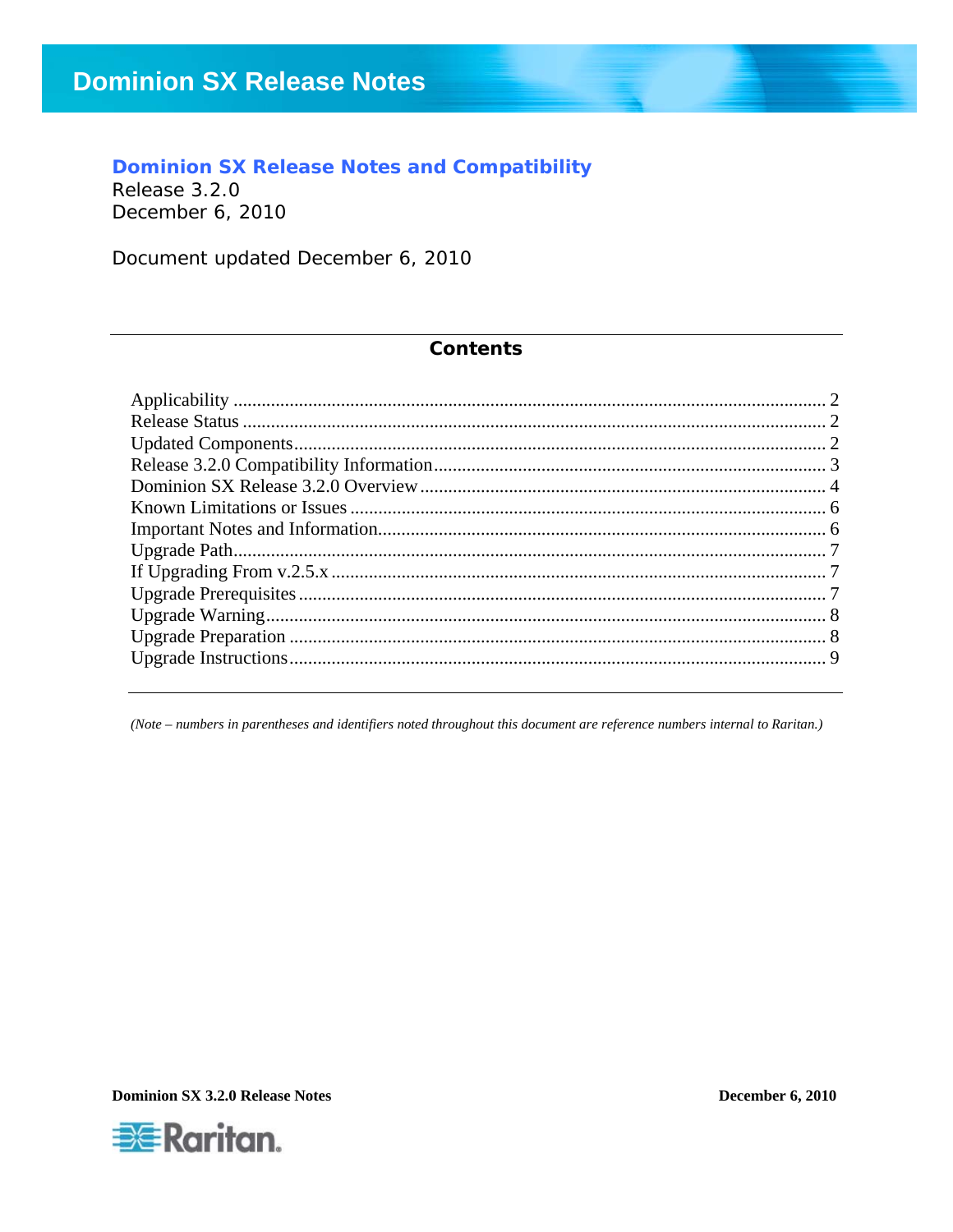# <span id="page-1-0"></span>*Applicability*

Release 3.2.0 is applicable to the current Dominion SX models available for sale.

SX Release 3.2.0 is **not** applicable to the Intel-based Dominion SX Models SX16 or SX32. These models have serial numbers starting with WAA, WAB, SX, WP, or WQ. These two models also can be identified from the back panel by the absence of the RESET pin hole.

If the SX unit's firmware version is lower than v.2.5.x, please do **not** apply this update. Contact Raritan Technical support for assistance.

# *Release Status*

General Availability

# *Updated Components*

The new firmware file version is available for download at <http://www.raritan.com/support/Dominion-SX/>.

The following documentation has been updated for this release:

- **Dominion SX User Guide (Version 255-60-2000-00)** user guide to the SX's local and remote browser based user interfaces and also for general SX usage.
- **Dominion SX Quick Setup Guide (Version 255-60-2010-00)**  reference for the quick setup of the SX.

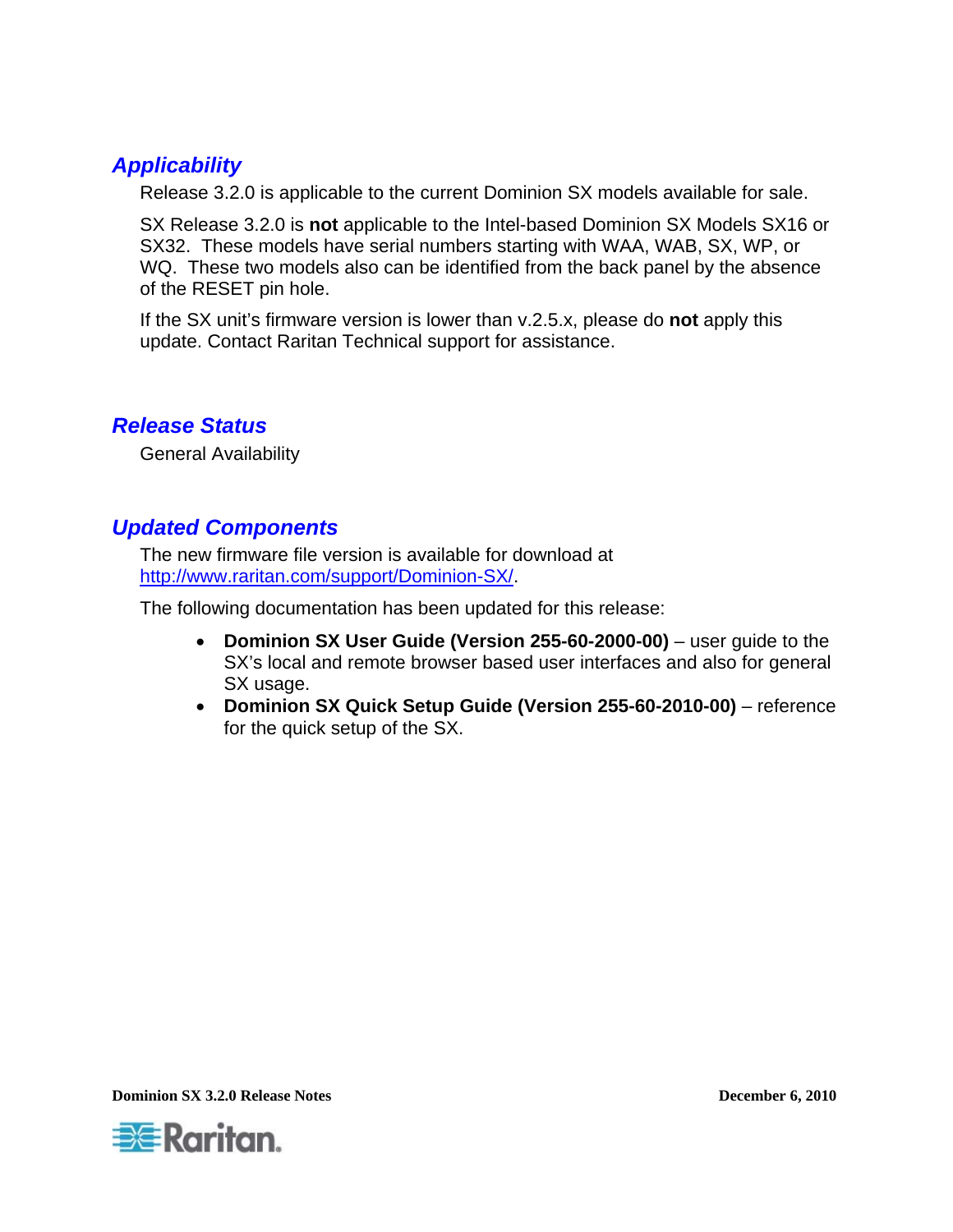## <span id="page-2-0"></span>*Release 3.2.0 Compatibility Information*

Dominion SX 3.2.0 is compatible with Raritan CommandCenter Secure Gateway versions 3.2.0, 4.0.0, 4.1.0, 5.0.0 and 5.0.5. **Please note** that due to the releases of CC-SG 5.0.0 and 5.0.5 occurring before the release of SX 3.2, you will receive an on-screen incompatibility message when using these releases together. It can be disregarded. CC-SG releases 5.0.0 and 5.0.5 do not include the firmware for SX 3.2. It must first be obtained from the Raritan web site before upgrading your SX. This issue will be resolved upon the release of CC-SG 5.1.

Dominion SX 3.2.0 is compatible with the Raritan Serial Console (RSC) version 3.0.0, a Java client launched from the browser-based user interface or standalone from the desktop.

Dominion SX 3.2.0 is supported for use with the following client Operating Systems and applications.

| <b>Operating Systems</b>                | <b>Minimum Browser</b>      | <b>Minimum JRE Version</b> |
|-----------------------------------------|-----------------------------|----------------------------|
| Windows 2000 SP4                        | Firefox 3.0.7; IE6.0        | JRE 1.6.0 03               |
|                                         | Firefox 2.0.0.20; Firefox   | JRE 1.5.0_12; JRE          |
| Windows XP Home Edition SP3             | 3.0.7; IE7.0, IE8.0         | 1.6.0 07                   |
| Windows XP Home Edition SP2             | Firefox 3.0.7; IE7.0, IE8.0 | JRE 1.5.0_17               |
|                                         | Firefox 2.0.0.20; IE7.0,    |                            |
| Windows XP Professional Edition SP3     | IE8.0                       | JRE 1.6.0 07               |
| Windows XP Professional x64 Edition SP2 | Firefox 3.0.6; IE6.0        | JRE 1.6.0 07               |
| Windows Server 2003 Standard Edition    |                             |                            |
| SP <sub>2</sub>                         | Firefox 3.0.3; IE7.0, IE8.0 | JRE 1.6.0 07               |
| Windows Server 2003 Enterprise Edition  |                             |                            |
| SP <sub>1</sub>                         | Firefox 3.0.7; IE7.0, IE8.0 | JRE 1.6.0 05               |
| Windows Vista Business x64 SP1          | Firefox 3.0.7; IE7.0, IE8.0 | JRE 1.6.0 07               |
| Windows Vista Ultimate                  | Firefox 3.0.7; IE7.0, IE8.0 | JRE 1.6.0 07               |
| Windows Server 2008 Standard x64 SP1    | Firefox 3.0.7; IE7.0, IE8.0 | JRE 1.6.0_07               |
| Fedora Core 6                           | Firefox 3.0.7               | JRE 1.6.0 05               |
| Suse Linux 10.1                         | Firefox 1.5.0.3             | JRE 1.6.0 03               |
| Red Hat Enterprise Linux Server 5.2     | Firefox 3.0.7               | JRE 1.6.0_07               |
| Ubuntu 8.4                              | Firefox 3.0.7               | JRE 1.6.0 07               |

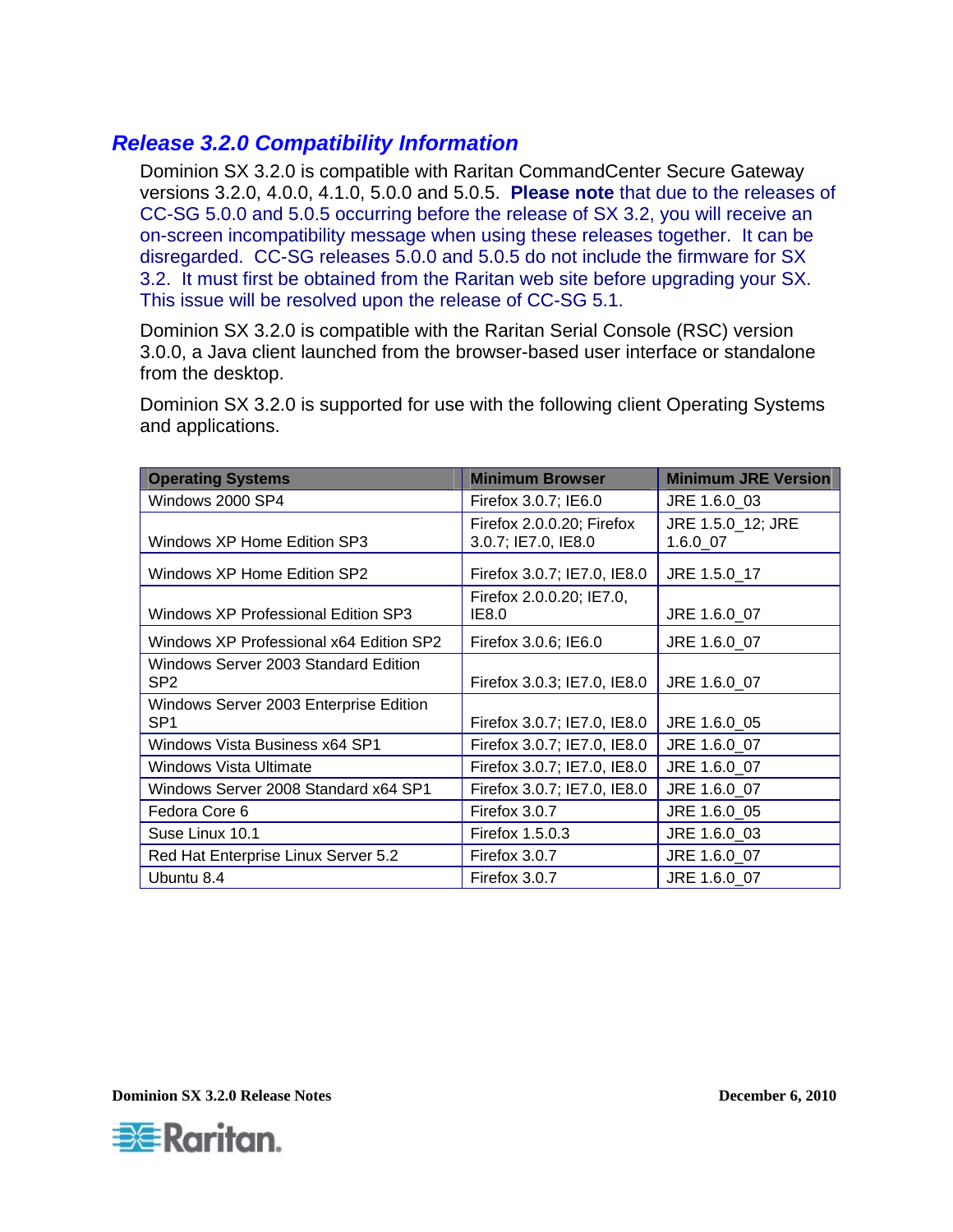# <span id="page-3-0"></span>*Dominion SX Release 3.2.0 Overview*

Version 3.2.0 provides new features and fixes for reported issues.

#### **New Features**

| <b>Identifier</b> | <b>Description</b>                                                                                     |
|-------------------|--------------------------------------------------------------------------------------------------------|
| NA.               | Ability to restore all NVRAM to factory default configuration and<br>clear all user data within NVRAM. |
| 10323             | Different encoding settings allowed for each port.                                                     |
| 15787             | Active Directory groups can now be used to specify the SX group<br>for authentication.                 |
| 25251             | PPP Dial Back enhanced to allow for extensions and pauses.                                             |
| 25310             | SX hostname is now sent to the DHCP server along with DHCP<br>client discover/requests.                |
| 28143             | Multiple "write" users now allowed.                                                                    |
| 29398             | Port names of up to 64 characters now displayed.                                                       |
| 29645             | Vendor specific RADIUS attribute now allowed.                                                          |

### **Fixes in This Release**

| <b>Identifier</b> | <b>Description</b>                                         |
|-------------------|------------------------------------------------------------|
| 20164             | Power status error.                                        |
| 25889             | Issue reported when generating CSR.                        |
| 27386             | Username field error.                                      |
| 27742             | Certificate issue.                                         |
| 29737             | NFS port logging issue when the file size is defined as 0. |
| 28065             | Time zone conversion issue.                                |

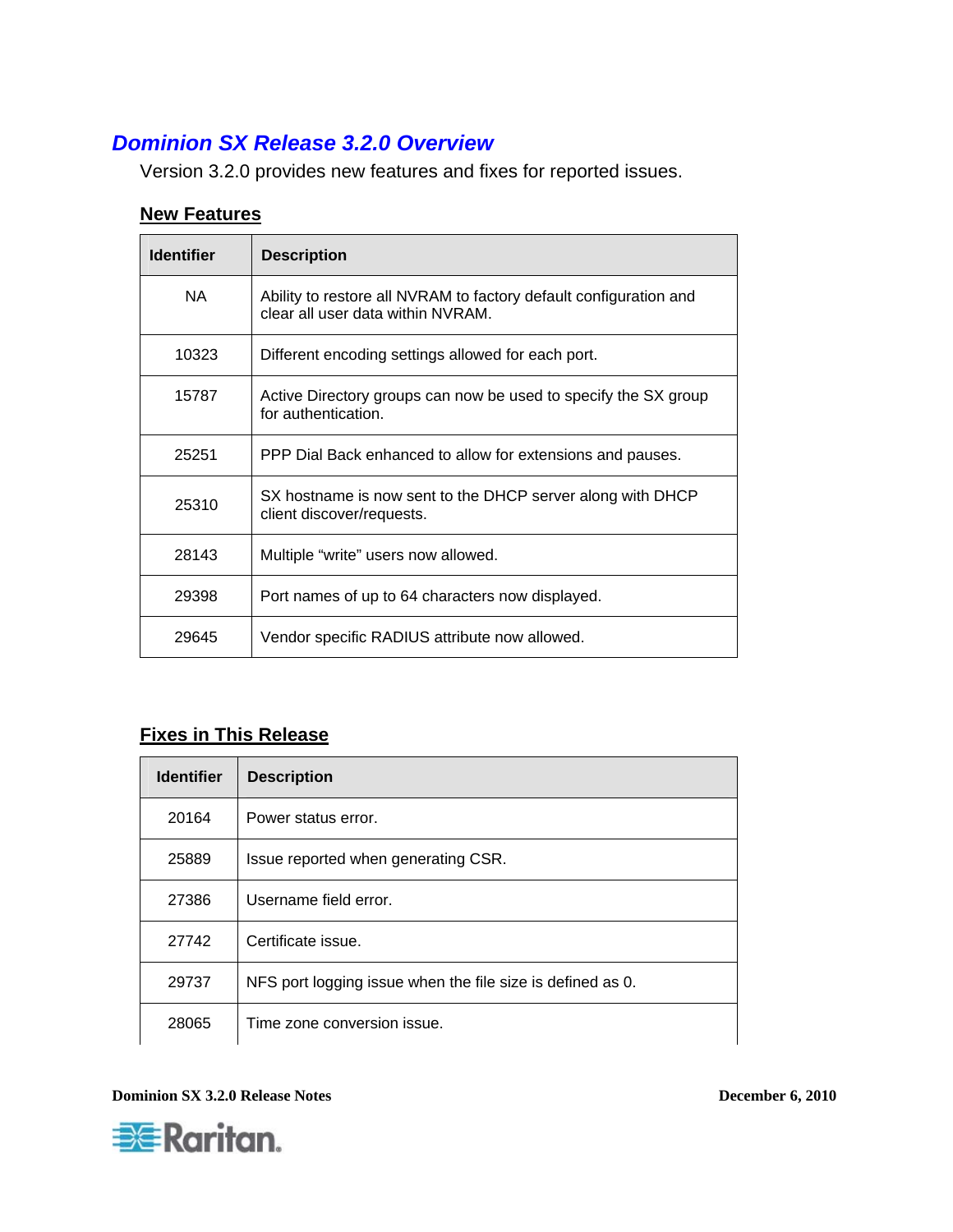| 30007 | Report of log freezing when 'show' command was used. |
|-------|------------------------------------------------------|
| 31800 | Single quote character issue.                        |
| 31989 | In user management login IP's shown incorrectly.     |
| 32118 | Time zone sorting issue.                             |
| 32891 | SX to PX communication enhancement.                  |

## **Reported Issue Is Functioning As Intended**

| <b>Identifier</b> | <b>Description</b>               |
|-------------------|----------------------------------|
| 19445             | SX disconnects via idle timeout. |

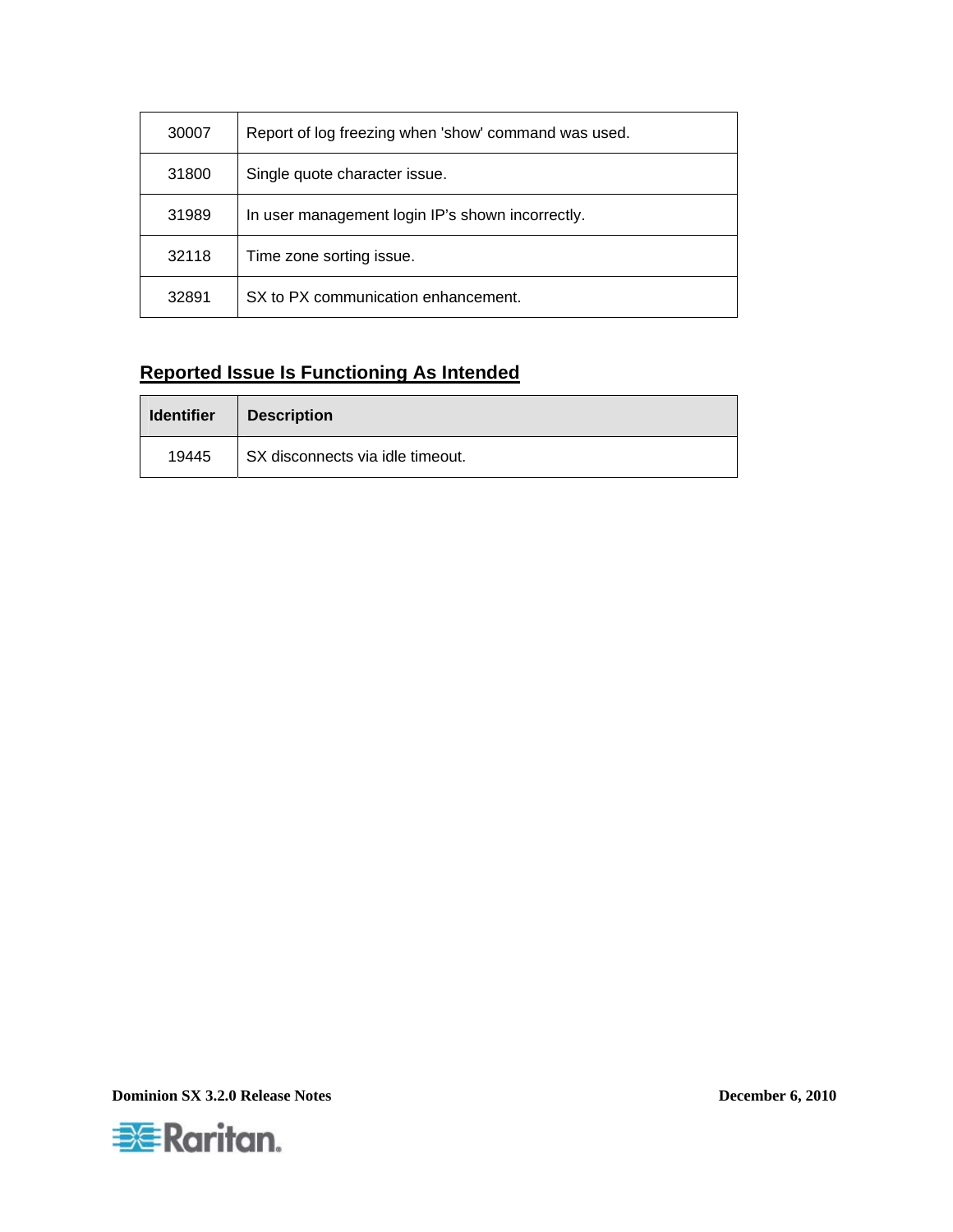# <span id="page-5-0"></span>*Known Limitations or Issues*

- Dominion SX units that cannot obtain an IP address through DHCP or configured with static IP addresses may not perform configuration backup successfully. Workaround is to issue the following command from the local terminal port, SSH or Telnet: 'admin > Config > Log > eventlogfile style wrap'. This command needs to be executed only once and all subsequent backup operations will be successful.
- If experiencing slow SSH connectivity in SX 3.1.5 or SX 3.1.6; after upgrading to SX 3.2.0 please invoke the "ssh enable true" command from CLI "admin > Config > Services >" menu or GUI Setup->Configuration->Services menu (19127).
- Raritan Serial Console version 3.0 requires the 'History Buffer Size' setting in Emulator/ Settings menu of RSC to be less than 8192 before the upgrade. Higher values will prevent the Raritan Serial Console from opening successfully after the upgrade.
- When generating CSR through CLI, the parameters cannot have spaces. Workaround is to use the GUI to generate CSR if spaces are needed in any of the parameters.
- Dominion SX does not use encrypted private keys. If the SX is not used to generate the certificate signing request, encryption need to be removed from the external certificate's private key. The command "openssl rsa -in server.key -out server2.key" removes the encryption from server.key and provide server2.key, which is the unencrypted private key suitable for use with Dominion SX. Encrypted private keys are used to prevent the web server being started by unauthorized users. Since DSX does not allow users to access the web server directly, an encrypted private key is not required and does not compromise security.
- Nessus may report a false positive of medium severity. The banner will indicate that the version of Apache 2.2 installed on the remote host is older than 2.2.9. Affects of this could include:
	- o Improper handling of excessive forwarded interim responses may cause denial-of-service conditions.
	- o A cross-site request forgery vulnerability in the balancer-manager interface of mod\_proxy\_balancer.

Note that the remote web server may not actually be affected by these vulnerabilities. Nessus does not attempt to determine whether the affected modules are in use or check for the issues themselves. (CR16726)

### *Important Notes and Information*

The minimum configuration requirements for the Raritan Serial Console are:

- CPU speed of 1.0 GHz
- RAM of 512 Mbytes.

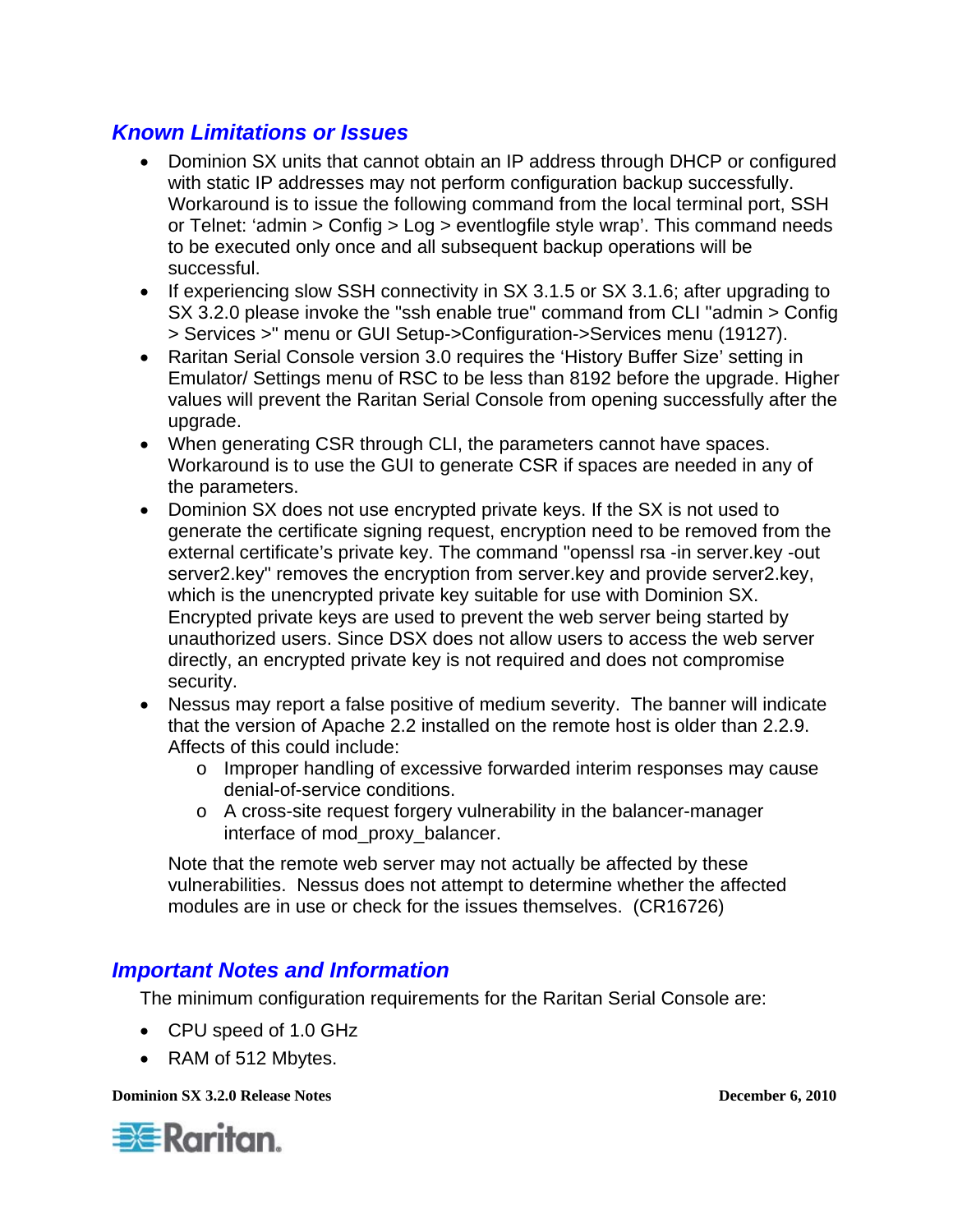- <span id="page-6-0"></span>• When changing certain key administrative settings (IP Address, IP Gateway etc.), you must re-boot the SX for the new parameter(s) to take effect.
- The Administrator should warn all users when a re-boot is necessary.
- The Administrator should change the necessary parameters and then perform a re-boot for the settings to take effect.

# *Upgrade Path*

To upgrade to this release you must be running Dominion SX firmware version 2.5.x or higher.

# *If Upgrading From v.2.5.x*

- The port used for SX application is now **changed from TCP port 51000** (or other user- specified high-numbered port) **to TCP port 5000**. This port is also renamed as the CSC port.
- The Discovery port used for CommandCenter communications is not changed, and remains at UDP port 5000. CommandCenter Secure Gateway 3.1.1 is required for release compatibility.
- User groups are now supported, so users can now be put into groups that are function-based, rather than user based.
- To accommodate the many new features, the TCL interpreter has been removed.
- The factory default inactivity timeout has been changed to 10 minutes (from 5 minutes).

# *Upgrade Prerequisites*

If you have any questions, or the SX to be upgraded does not meet the prerequisites listed below, please stop and contact Raritan Technical Support for further instructions. Please read the entire instructions before proceeding with the upgrade.

- 1. Raritan Serial Console version 3.0 requires the 'History Buffer Size' setting in Emulator/ Settings menu of RSC to be less than 8192 before the upgrade. Higher values will prevent the Raritan Serial Console from opening successfully.
- 2. It is highly recommended to clear up any event logs before upgrade is started to free up space
- 3. Only Administrators can upgrade the SX.
- 4. There should not be any active users using the Dominion SX; this means that no users, other than the Administrator performing the update, are logged into the unit.
- 5. The software upgrades are written to flash memory, and this takes time to

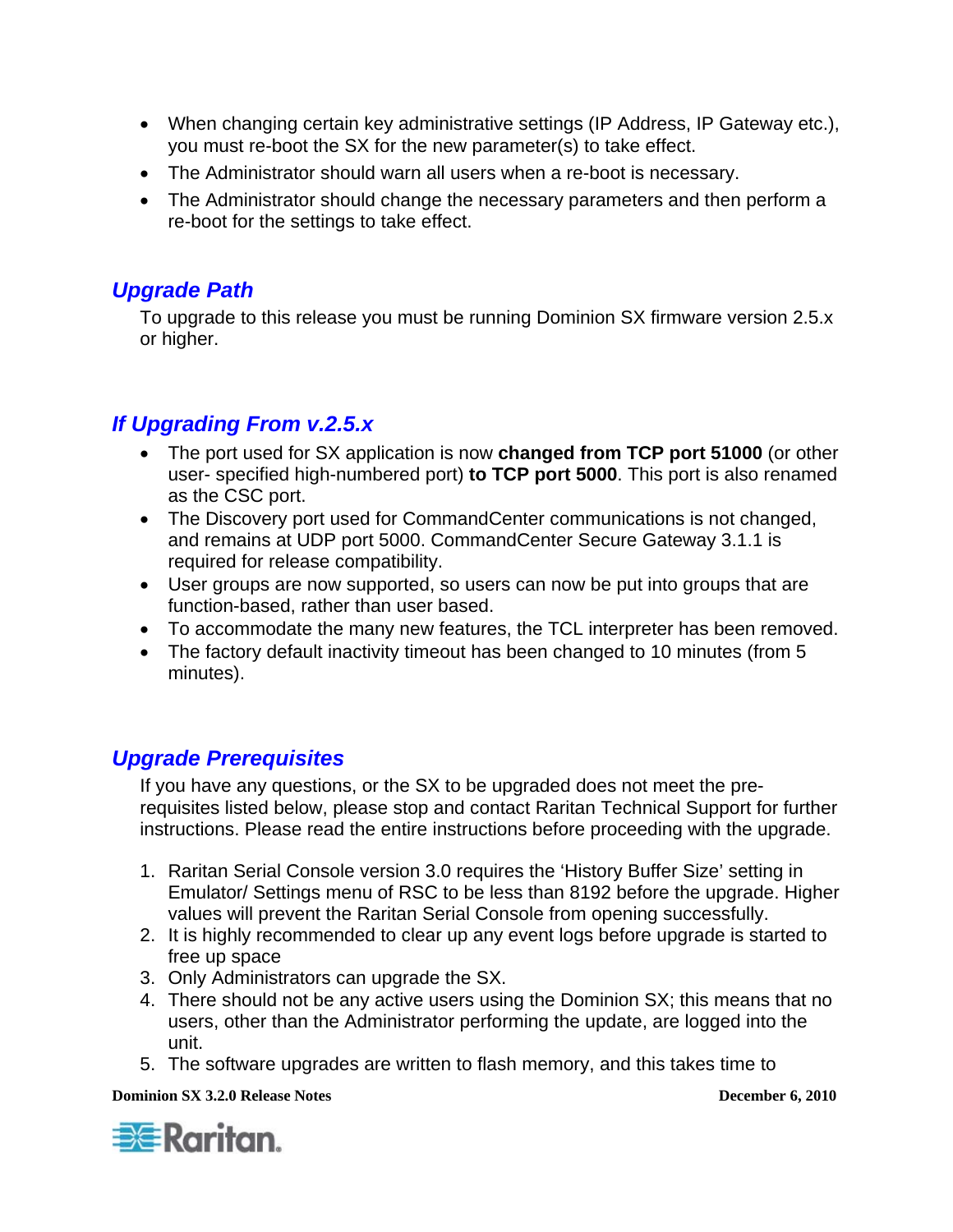<span id="page-7-0"></span>complete. Please do not power-off the unit, or disconnect the Ethernet connection while the upgrade is going on.

- 6. If doing the firmware upgrade over a VPN, ensure that the connection is stable and that no inactivity timeouts have been set.
- 7. If operating through a router/firewall, the FTP port (TCP port 21) may be blocked and the upgrade may not be possible; in this case, a local FTP server is necessary to upgrade the Dominion SX unit.
- 8. Please make sure the ftp server idle timeout is set to 20 minutes or greater.
- 9. If running an FTP server on a Windows PC to upgrade the Dominion SX unit, please read the following additional notes:
	- a. Disable the Windows Firewall before doing the upgrade, or else the upgrade will fail.
	- b. If using VPN software (like Cisco's VPN client), it may also have a built-in firewall that blocks FTP access to the Windows PC. By default when the Cisco VPN client is loaded (it may or may not be in use), the firewall is running automatically, so it has to be disabled to allow the Dominion SX to access the FTP server on the Windows PC.
	- c. Additional operating system security settings, and optional software, may also prevent an FTP server on the Windows PC from being accessed from the Dominion SX unit.
	- d. On a heavily loaded Windows PC (with lots of applications running), connection timeouts to the FTP server may cause the upgrade to be aborted; it is best to close all applications except the FTP server to complete the upgrade.

# *Upgrade Warning*

**Important: During an upgrade procedure, do not attempt to access any unit features or functions, including, but not limited to, Reset and Exit. Interrupting the upgrade procedure can cause memory corruption and render the unit nonfunctional. Such an action may void the warranty or service contract, and in such a case unit repair/replacement costs may be solely the responsibility of the user.** 

# *Upgrade Preparation*

- 1. Download the upgrades file(s) onto a local FTP server.
- 2. Unzip the files.
- 3. Locate and select the DIRECTORY where the unzipped SX firmware is located on the FTP server.
- 4. Obtain the IP address of the FTP server.
- 5. Obtain the File Path to the upgrade file(s). A file-name is not necessary, just the

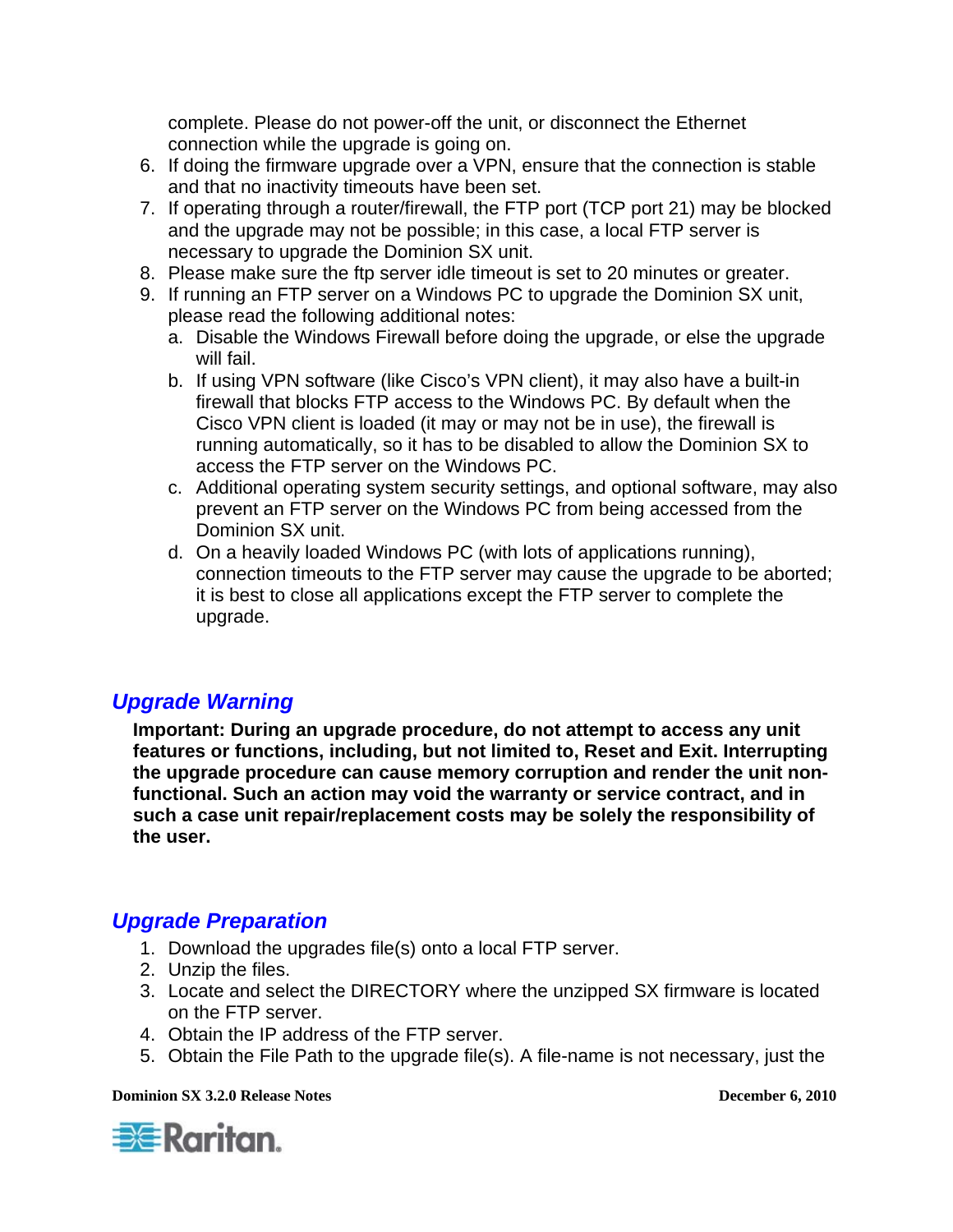<span id="page-8-0"></span>right path to the directory containing the upgrade files. For example, C:\Documents and Settings\SX30\UpgradePack\_2.5.6\_3.1.6\Pack1of1

- 6. Obtain a user account (Optional) if "anonymous" access to the FTP server is not supported.
- 7. Close any remote or local SX sessions to all devices connected to the Dominion SX unit – servers, power strips, and serial devices.
- 8. Close all open Raritan Console windows.

**Note**: Many upgrades can be performed "anonymous" from the FTP server and the default settings of this screen are for an anonymous upgrade. However, some FTP servers require a user name and password. If this is the case, the administrator can uncheck the "Anonymous" box and enter the correct user name and password for the FTP server.

# *Upgrade Instructions*

**Note: For best results, the SX device should be re-booted before the firmware upgrade is applied. This will ensure that no users are logged in and/or no sessions are active.** 

- 1. In Internet Explorer (or other supported browser), type in the IP address of the Dominion SX unit, and login as an Administrator
- 2. Click the Maintenance menu
- 3. Click the Firmware Upgrade section in the Maintenance menu.
- 4. Type the IP Address in the IP address field, usually is the FTP server IP address
- 5. Type your Login name in the Login field.
- 6. Type your Password in the Password field.
- 7. Type the File Path in the File Path field.
- 8. Click Upgrade.
- 9. The firmware upgrade may take up to 60 minutes per SX
	- a. Pre-reboot upgrade time (time required to copy files and extract some files) is 20 minutes
	- b. Post-reboot file extraction time (time required to extract files (which were copied during upgrade) at boot up time is 40 minutes
	- c. **DO NOT REBOOT OR POWER CYCLE THE SX!**
	- d. Once the upgrade is initiated, the status bar will indicate the progress of the upgrade and a pop-up window will notify the user once the upgrade procedure is complete. **The progress bar may pause for a long period at certain points; this is normal.** Should a pop-up window not occur, the the upgrade history can be checked after the system reboots automatically (19130).
	- e. **When complete, the Dominion SX will reboot and the current session will close.**